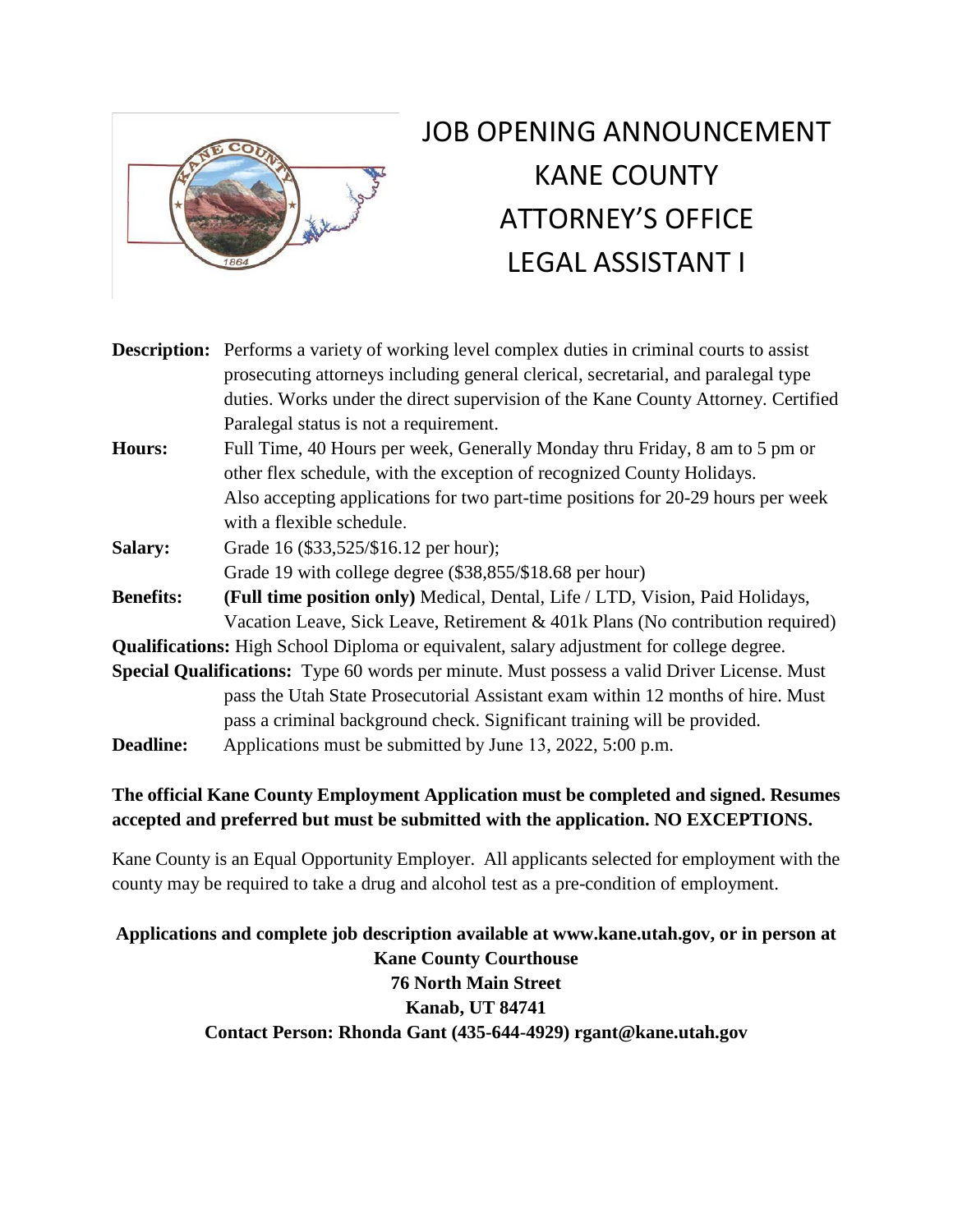## *Kane County* **Job Description**



| <b>Job Title:</b> | Legal Assistant I, II, and III | Job Code:                        |
|-------------------|--------------------------------|----------------------------------|
| <b>Office:</b>    | Attornev                       | <b>Effective Date:</b> $6/11/13$ |
| Department:       | Criminal/Civil                 | <b>Last Revised:</b> $8/20/21$   |

#### GENERAL PURPOSE

Performs a variety of **working level** complex, legal assistant duties designed to expedite legal services provided through the office of the County Attorney. Performs all duties required of Legal Secretary. Performs direct secretarial and legal support for attorney(s) in juvenile court, justice court and district court.

#### SUPERVISION RECEIVED

Works under the general supervision of the County Attorney, Deputy County Attorney(s) and/or Legal Assistant III.

#### SUPERVISION EXERCISED

None

#### ESSENTIAL FUNCTIONS

Performs general clerical, secretarial, and paralegal duties i.e. typing, filing, scheduling, answering phones, coping, etc.; coordinates with other departments. Note: Certified Paralegal status is not a requirement.

Composes and prepares legal correspondence and official court documents for the review and signature of attorney(s); performs data entry for criminal and civil cases (PIMS); performs procedures and practices associated with criminal and civil work, i.e. running criminal history checks (UCJIS), requesting reports from other agencies, processing discovery, processing bail forfeitures, processing extraditions, drafting letters or other documents, etc.

Monitors criminal court calendar and advises prosecutor of court dates; prepares criminal files as needed; coordinates with law enforcement agencies and court personnel; coordinates witnesses, and may assist with victim services; receives training on victim advocacy; assists Victim Services and Children's Justice Center as assigned.

Maintains office records; archives criminal and other files; reviews and verifies the NCIC entries for felony warrants; may be assigned as an alternate TAC; attend trainings and comply with UCJIS security policy.

Tracks unsupervised probation in justice, juvenile and district court cases to help ensure probationer compliance.

May assist in training of other Legal Assistants as assigned; supervises and trains interns as assigned.

Performs related duties as assigned including duties listed below for advancement to Legal Assistant II and III. Position may be combined with other positions in the County Attorney's Office, including but not limited to Drug Court Coordinator or Case Manager, Victim Services Coordinator, CJC Director, or Prevention Project Assistant.

#### MINIMUM QUALIFICATIONS

- 1. Education and Experience:
	- A. Bachelors Degree with preference given to a related field
		- (High School Degree is acceptable at lower salary step); AND
	- B. One (1) year of experience in an office setting with preference given to a related field; OR
	- C. An equivalent combination of education and experience.

#### 2. Required Knowledge, Skills, and Abilities:

**Advanced knowledge of** modern office practices and procedures; legal terminology, grammar, punctuation, English, etc.; the legal procedures of trials and courts; modern office practices and procedures; various processes related to criminal and civil document processes; the operation of personal computer and various software applications for word processing (MS Office/WordPerfect), spread sheets, data base management and desk top publications.